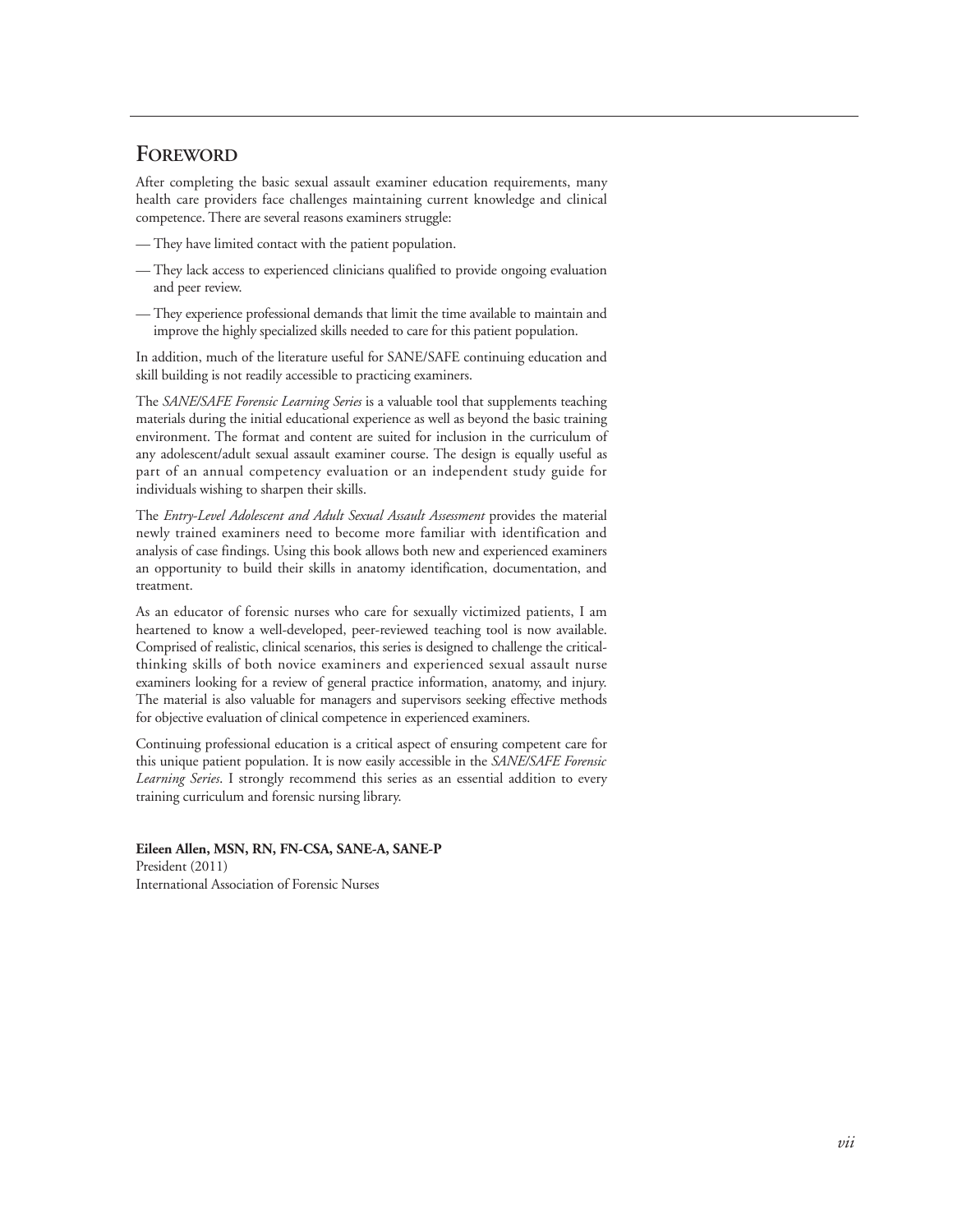### **PREFACE**

Collectively, the authors of the *SANE/SAFE Forensic Learning Series: Adolescent and Adult Sexual Assault Assessment* have more than 70 years of forensic nursing experience. In addition to direct-care services, they provide education, training, and consultation services nationally and internationally as experts in forensic nursing practice and the evaluation and management of patients with a history of sexual assault or abuse. Like other SANE/SAFE pioneers, the authors noticed an absence of evidence for practice among the early SANE/SAFE educators. Based on existing activities, there was inference about the management of patients during the early 1990s. The published literature was comprised of primarily descriptive articles explaining the role and activities of sexual assault examiners. The language used in the literature was not standardized, and providers invented their own ways to use the descriptions to explain why an injury was present or not (eg, mounting injury). Additionally there was poor understanding about historical medical nomenclature describing a genital structure and an area (eg, labia minora [structure], fossa navicularis [area]). Consequently, published materials were inconsistent, and communities adopted and promoted their own materials.

Before the 1990s, the student population was generally inexperienced and had little collective knowledge about the variety of victim presentations in need of evaluation by a sexual assault examiner. The challenge for early educators was to confirm that interpretation and description of their findings were accurate. Also, many of the photos were taken with a 35mm camera and were of poor quality, which made attaining consensus among the experts increasingly difficult. In fact, consensus as a method to bring differing camps together was not used. That began to change in the 1990s when teachers of basic sexual assault examiner education programs shared photographs from existing cases. The process of seeking confirmation was called peer review. By attending peer-review meetings, new sexual assault examiners were able to listen to and internalize the language used by the experts to interpret similar cases in their own practices.

Despite this overall progress for sexual assault examiners, many new SANEs are unsupervised and still do not experience structured peer-review processes by expert practitioners. Criminal justice professionals put incredible pressure on examiners to report a positive or negative examination, creating a potential for the over- or undercalling or misinterpretation of findings. The authors are often consulted by attorneys and hospitals after administrators realize their programs lack checks and balances to ensure consistent, evidence-based opinions through peer review with experts. To date, the authors have reviewed hundreds of cases completed by SANE providers that have been challenged because of minimal supervision and suspected bias (eg, over- or undercalling the results). Cases suspected of bias are overwhelmingly evaluated by undergraduate nurses (eg, diploma, AD, BSN) who practice without oversight and have incorrectly identified anatomical areas or misinterpreted findings. Consistently, they fail to use the evidence-based peer-review consensus process to correct variance in their opinions. It is the standard of practice for forensic nurses to participate in peer review and quality improvement. Consequently, the authors believe that all forensic cases should receive the scrutiny of a peer-review process with experts before opinions about findings are revealed. In the meantime, the problem of incorrect identification of anatomical locations, as well as misinterpretation of findings, continues in many communities, and justice is not being served for the victim or the perpetrator.

The *SANE/SAFE Forensic Learning Series: Adolescent and Adult Sexual Assault Assessment* is designed to standardize the nomenclature for anatomy as it relates to the genital, anal, and rectal areas for new and reviewing SANEs/SAFEs; medical residents and physicians; nurse practitioners, including nurse midwives, WHNPs, PNPs, and FNPs; and nursing students. Standardization of the language of sexual assault helps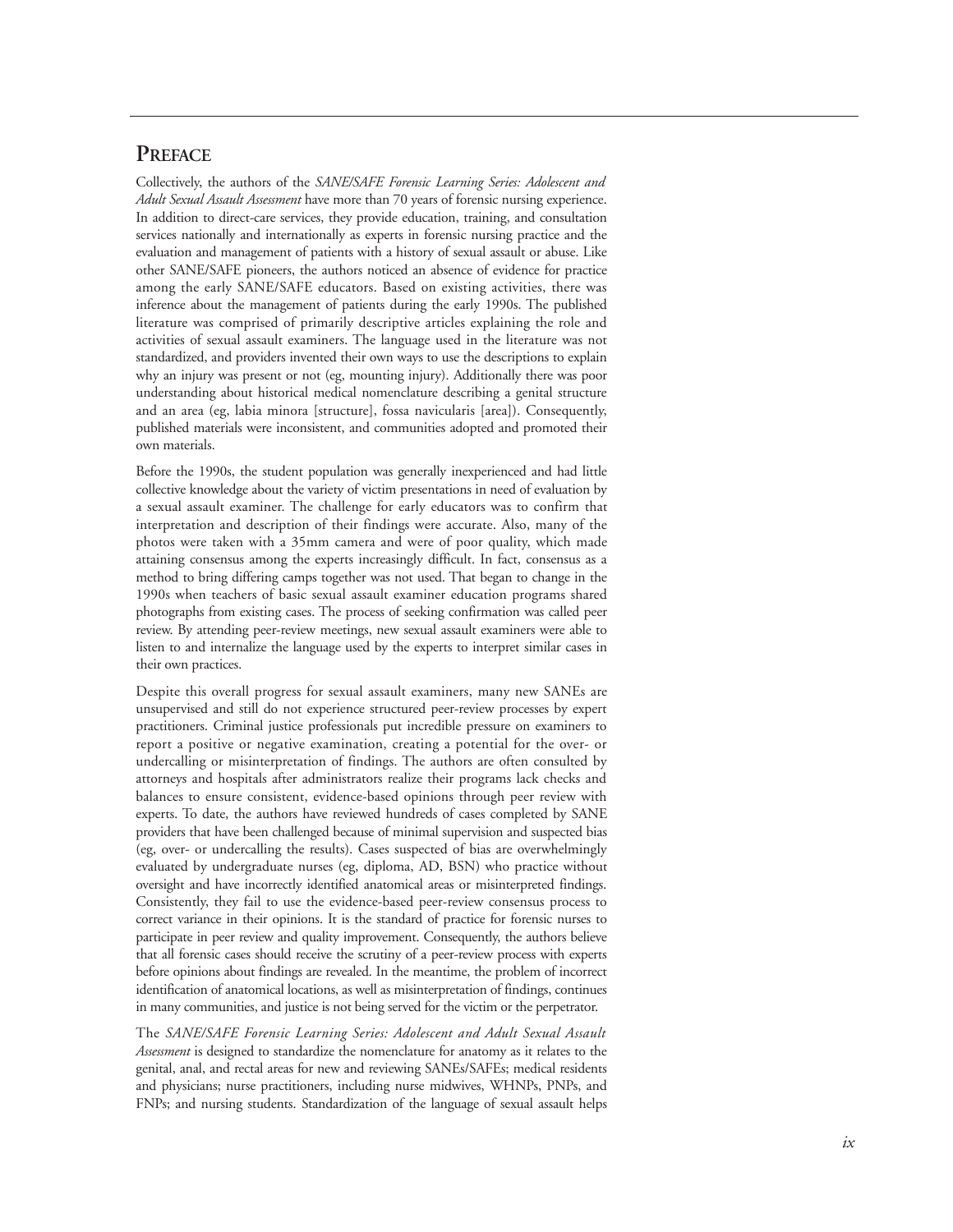create consistency among the forms developed by programs within agencies, where checklists have been demonstrated to improve objectivity. The set also will teach beginning SANE/SAFE practitioners, medical residents, and nursing students the language of evidence-based evaluative methods used when caring for adolescent and adult patients reporting a history of sexual assault and the rationale for opinions formed by health care providers. The *SANE/SAFE Forensic Learning Series: Adolescent and Adult Sexual Assault Assessment* will present adolescent or adult peer-reviewed cases that have a clear history, photographic representation, and confirmation of anatomical landmarks and injury; discussions about existing conditions and their influence; identification of injuries; evidence-based collection techniques; and treatment based on recommendations made by the Centers for Disease Control and Prevention, the World Health Organization, and local protocol. Offering this resource to new SANEs/SAFEs and resident or nursing students, as well as the reviewing practitioner needing to demonstrate competency, will fulfill the need for peer-reviewed, basic information and will contribute to continuing competence among practicing health care providers.

The SANE/SAFE should use this series for basic and continuing education; reinforcing identification of anatomy, injury, and illness or conditions; interpretation of findings; and the evidence-collection process. Since half of all sexual assault cases have no or nonspecific findings, the *SANE/SAFE Forensic Learning Series: Adolescent and Adult Sexual Assault Assessment* will focus on correct anatomical terms, evaluation, and treatment as well as evidence collection from normal and injured anogenital structures. It is the authors' hope that you will find the *SANE/SAFE Forensic Learning Series: Adolescent and Adult Sexual Assault Assessment* helpful to you, your practice, and Sexual Assault Response/Resource Team programs.

**Diana K. Faugno, MSN, RN, CPN, SANE-A, SANE-P, DF-IAFN, FAAFS Rachell A. Copeland, PhC, MSN, ARNP-BC Jill L. Crum, BSN, RN, SANE-A Patricia M. Speck, DNSc, APN, FNP-BC, DF-IAFN, FAAFS, FAAN**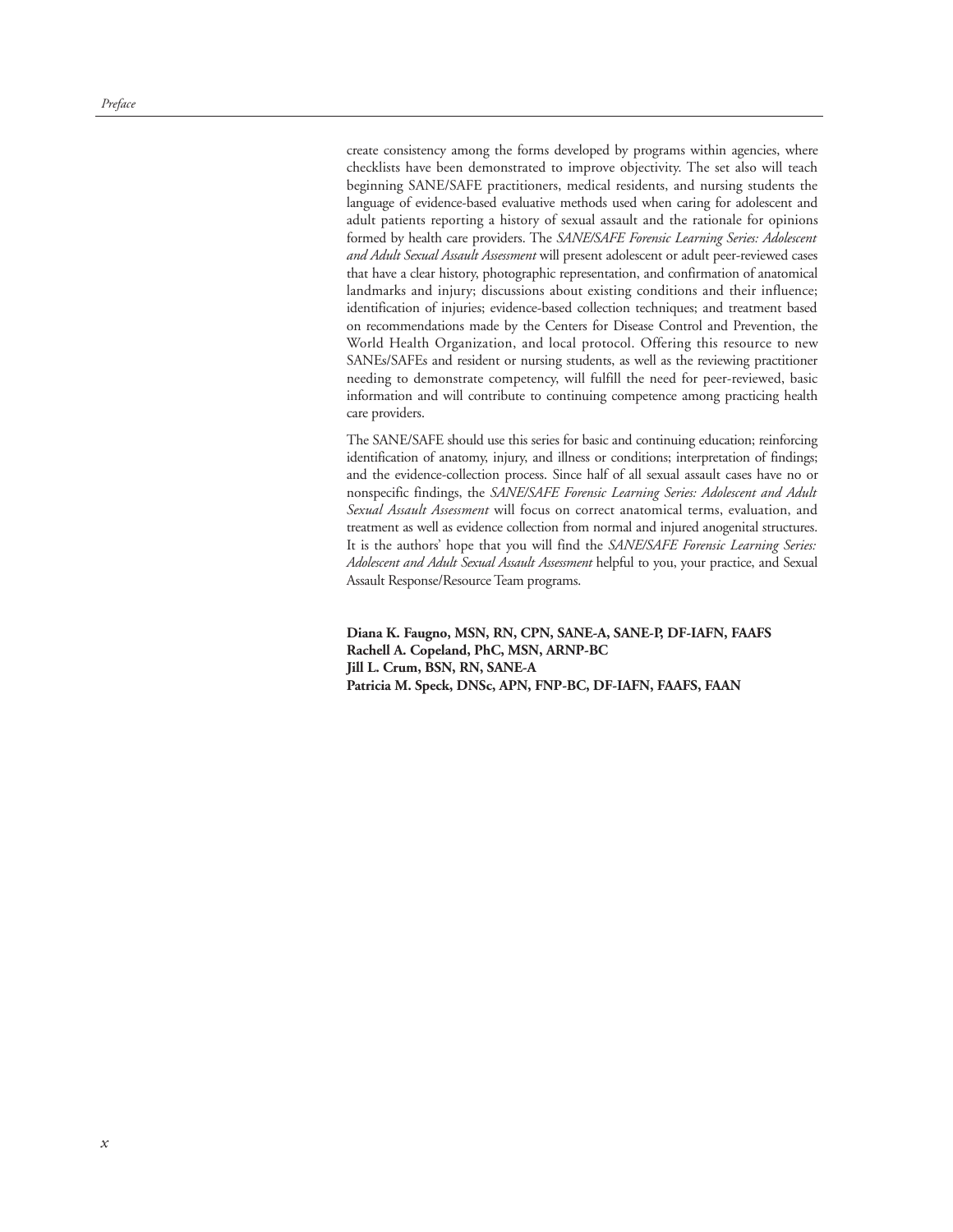### **REVIEWS**

*The distinguished authors of the* Entry-Level Adolescent and Adult Sexual Assault Assessment *provide entry-level forensic practitioners with a comprehensive resource that defines explicit circumstances related to caring for the sexually assaulted patient. The book uses photographs and an anatomical review to engage the forensic care provider, includes detailed case studies and injury identification exercises, and concludes with activities involving documentation and implementation. These activities emulate the nursing process brilliantly and encourage further reading to advance to a superior level of care.*

Jane A. Reynolds, BSN, RN, FN, CSA, SANE-P SANE/SART Coordinator Mercer County SANE/SART Program Trenton, New Jersey

*Using the* Entry-Level Adolescent and Adult Sexual Assault Assessment *as a resource for new SANEs will enhance their ability to develop critical-thinking skills as they work through different case scenarios. The case presentations are succinct and thorough, and the photographs are excellent. The questions are structured to help develop the learner's ability to recognize basic anatomical genital structures, identify injury and what evidence should be collected, and develop a plan of care for the patient, including medications. Completing this book will make new forensic nurses feel more confident as they develop their own expertise.*

> Cynthia Cook, RN, BS, SANE-A SAFE Coordinator Community SAFE Team Boise, Idaho

*In the* Entry-Level Adolescent and Adult Sexual Assault Assessment*, the Contents in Detail provide the reader with a welldefined outline of the chapter and activities to be implemented as they relate to specifics of the sexual assault case. The sequential order of anatomical locations, injury identification, evidence collection, and treatment teaches the exam protocol. The case aids the reader or SANE with specifics of other disorders that may present with the victim in addition to the assault. The comprehensiveness of the chapter provides the reader or SANE the knowledge and skill set to conduct a thorough medical-legal sexual assault examination.* 

> Olga Craine-Carmichael, BSN, RN, MA Forensic Nurse Examiner SANE-A, SANE-C/A, SANE-C/P Domestic Violence Specialist North Texas Child Advocacy Center Dallas, Texas

*The* Entry-Level Adolescent and Adult Sexual Assault Assessment *is going to be a "must have" addition to the forensic nursing education "tool kit" for not only practicing examiners, but forensic educators as well. The content outlines the most common case examples that examiners will encounter in their clinical work. The case studies will test the entrylevel skills of examiners, thus enabling practitioners to increase their skill and knowledge in "real life" scenarios.* 

*For the educator, the book provides examples that can be used in a variety of venues including basic education, continuing education, and multidisciplinary discussions.*

> Sheila Early RN, BScN, SANE-A Coordinator/Instructor Forensic Health Sciences Option Forensic Science and Technology British Columbia Institute of Technology Burnaby, British Columbia, Canada

*The authors of the* Entry-Level Adolescent and Adult Sexual Assault Assessment *have provided a valuable resource for entry-level forensic nurses, as well as advance-practice forensic nurses working in the specialty area of sexual assault and sexual abuse. The book provides a demonstration of the various types of case scenarios that forensic nurses will encounter in their practice of sexual assault. The expert knowledge base presented in this book is excellent. This resource provides forensic nurses with a challenge to improve their use of critical thinking, encouraging them to seek more education in the field of sexual assault. The use of this resource from the experts in this specialty area will aid forensic nurses in the development and improvement of their clinical performance when dealing with sexual assault survivors. This resource will aid nurses in improving the care for better patient outcomes in their nursing practice.*

Caroline Long, RN, BSN, CNOR, SANE-A

Registered Nurse Intensive Care at St. Joseph's Hospital Buckhannon, West Virginia Mobile Regional SANE Team United Hospital Center Clarksburg, West Virginia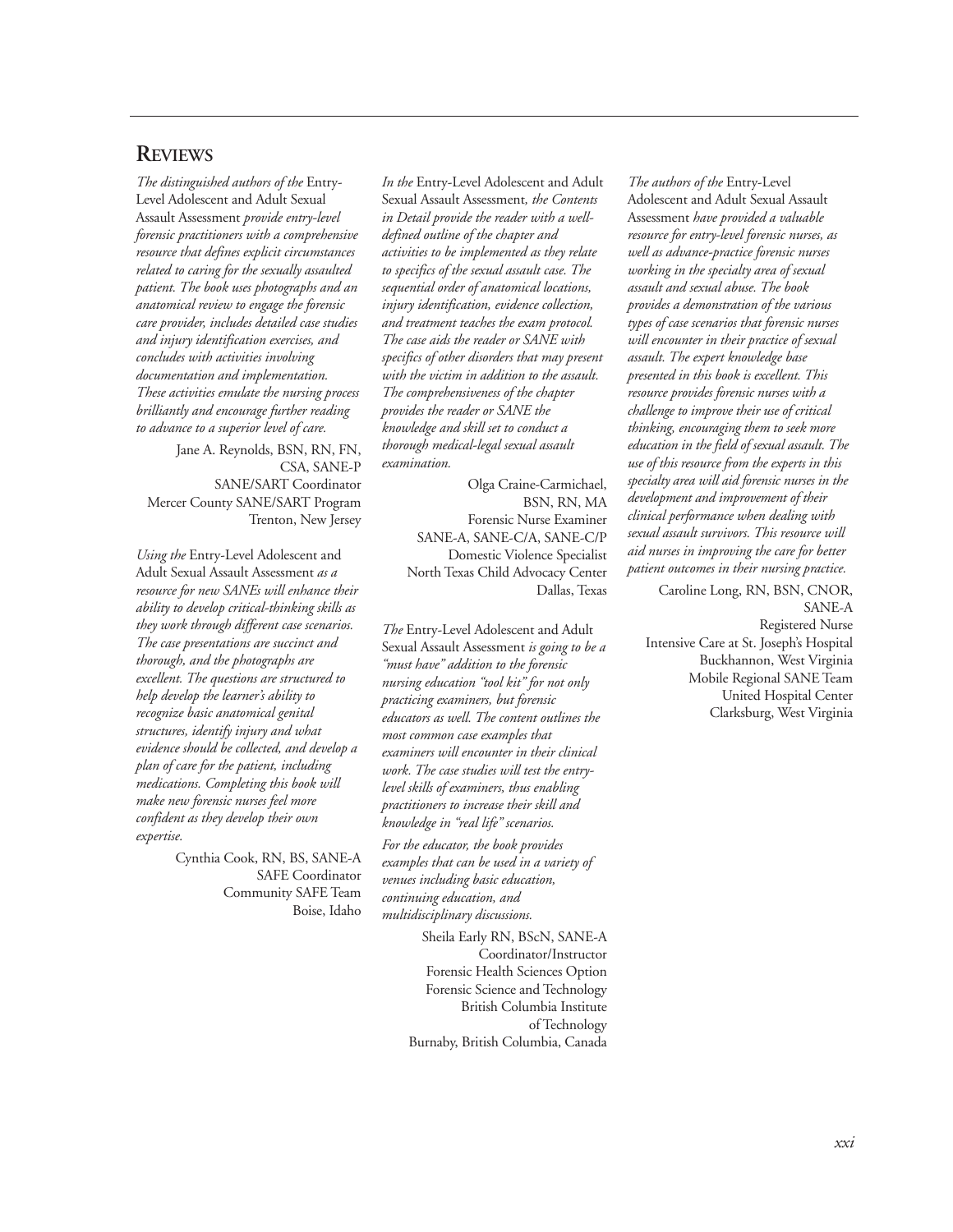# **CONTENTS IN DETAIL**

| <b>SECTION I:</b> ANATOMICAL REVIEW                               |  |
|-------------------------------------------------------------------|--|
|                                                                   |  |
|                                                                   |  |
|                                                                   |  |
|                                                                   |  |
|                                                                   |  |
|                                                                   |  |
|                                                                   |  |
|                                                                   |  |
| <b>CHAPTER 1:</b> SEXUAL ASSAULT: 41-YEAR-OLD FEMALE PATIENT WITH |  |
| DOWN'S SYNDROME                                                   |  |
|                                                                   |  |
|                                                                   |  |
|                                                                   |  |
|                                                                   |  |
|                                                                   |  |
|                                                                   |  |
|                                                                   |  |
| <b>CHAPTER 2: SEXUAL ASSAULT: 32-YEAR-OLD MALE PATIENT</b>        |  |
|                                                                   |  |
|                                                                   |  |
|                                                                   |  |
|                                                                   |  |
|                                                                   |  |
|                                                                   |  |
|                                                                   |  |
|                                                                   |  |
|                                                                   |  |
| CHAPTER 3: INCAPACITATED SEXUAL ASSAULT: 24-YEAR-OLD FEMALE       |  |
| PATIENT                                                           |  |
|                                                                   |  |
|                                                                   |  |
|                                                                   |  |
|                                                                   |  |
|                                                                   |  |
|                                                                   |  |
|                                                                   |  |
|                                                                   |  |
|                                                                   |  |
|                                                                   |  |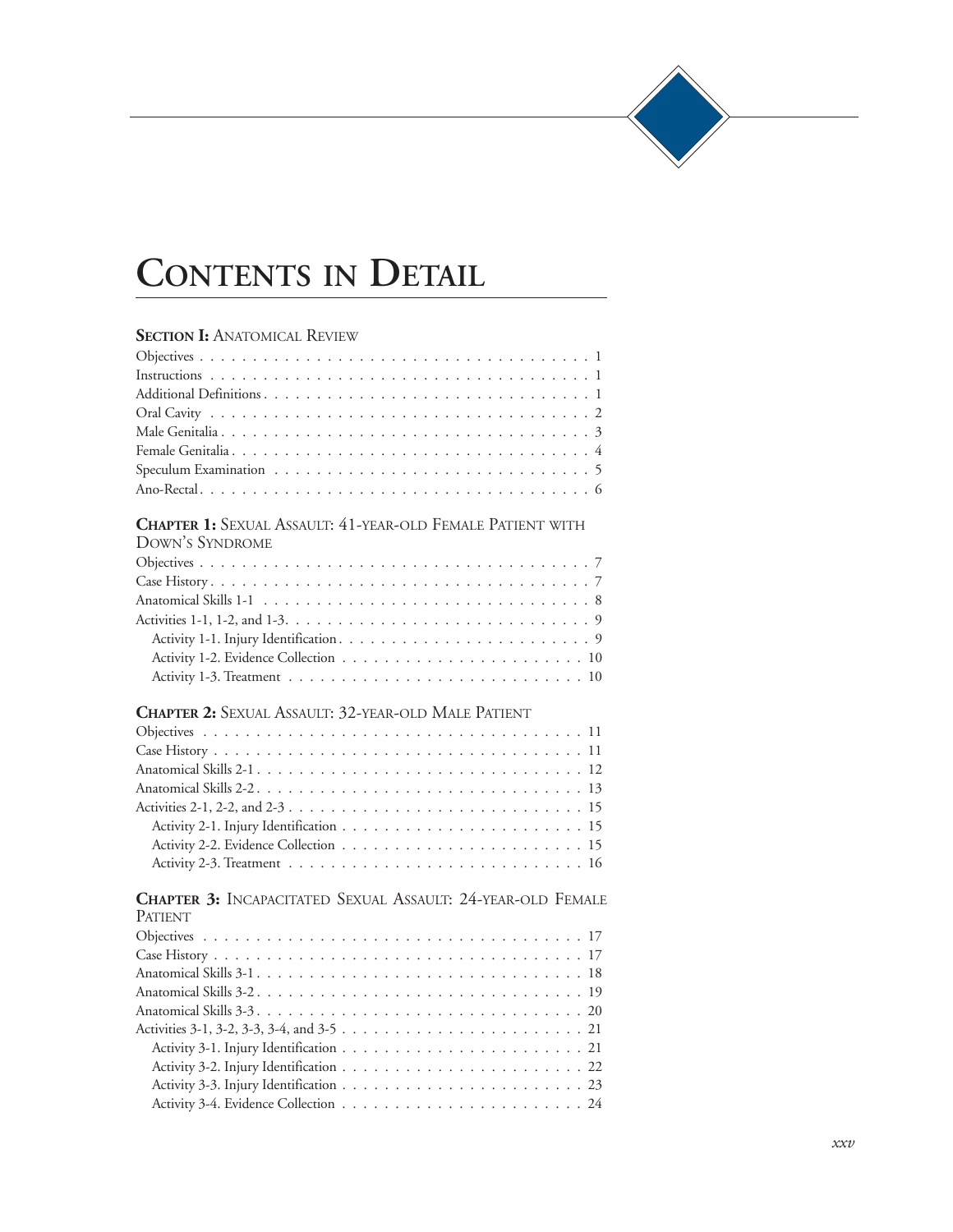| <b>CHAPTER 4: SEXUAL ASSAULT: 21-YEAR-OLD FEMALE COLLEGE STUDENT</b>                                    |
|---------------------------------------------------------------------------------------------------------|
| <b>CHAPTER 5: DRUG-FACILITATED SEXUAL ASSAULT:</b><br>15-YEAR-OLD FEMALE PATIENT                        |
| <b>CHAPTER 6:</b> SEXUAL ASSAULT: 17-YEAR-OLD FEMALE PATIENT                                            |
| <b>CHAPTER 7: INCAPACITATED SEXUAL ASSAULT: 24-YEAR-OLD</b><br>FEMALE PATIENT IN A PSYCHIATRIC FACILITY |
| <b>CHAPTER 8:</b> SEXUAL ASSAULT AND INTIMATE PARTNER VIOLENCE:<br>32-YEAR-OLD FEMALE PATIENT           |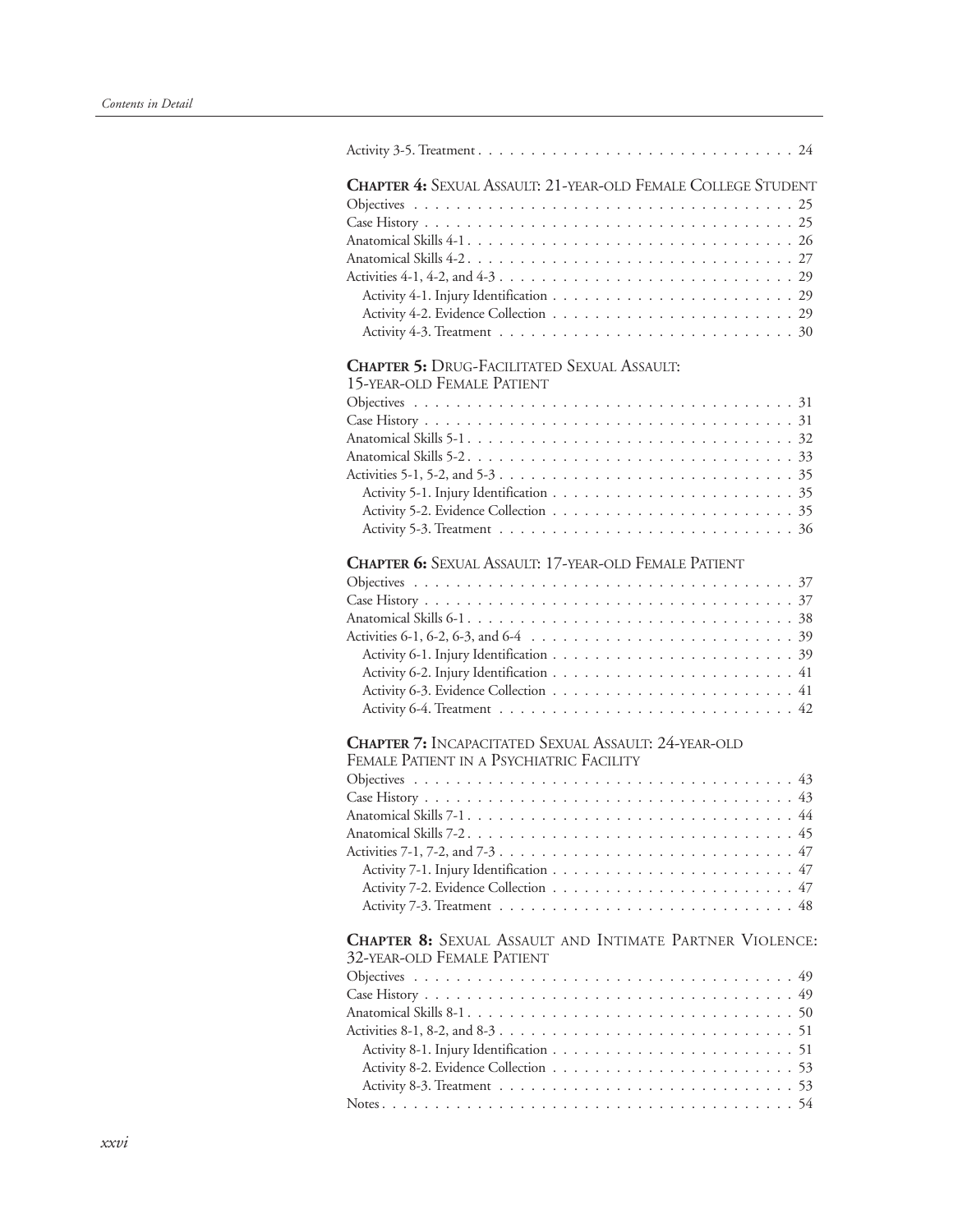# **ANATOMICAL REVIEW**

#### **OBJECTIVES**

*After reviewing the figures presented in this section, the student will be able to:*

- *1. Correctly identify oral, genital, and anal anatomy.*
- *2. Accurately define structures of the oral, genital, and anal anatomy.*

#### **INSTRUCTIONS**

Anatomical diagrams and photographs have been provided to assist the student with correctly identifying anatomical landmarks. These diagrams and photos should be used when documenting normal anatomy, injuries, and any other variant conditions or findings throughout the *Entry-Level Adolescent and Adult Sexual Assault Assessment*.

### **ADDITIONAL DEFINITIONS**

The student may find reviewing the following definitions useful in completing the activities within this book. Terminology for indicators of direction when documenting findings during a medical forensic examinaion include anterior, posterior, inferior, superior, medical, lateral, proximal, and distal.

- *Abrasions:* Superficial injuries representing the removal of the outermost layers of the skin; usually caused by lateral rubbing, sliding, or compressive forces.
- *Avulsion:* A forceful separation or detachment that may occur traumatically or surgically; tearing away of a body part or structure.
- *Bruises* (contusions): Injuries that lie below the intact epidermis and result from extravascular collection of blood that has leaked from ruptured capillaries or blood vessels after sufficient force has been applied to distort the soft tissues and tear one or more vessels.
- *Cut:* An opening in the skin that occurs when a sharp object comes into contact with skin or tissue with enough pressure to divide it; cuts have even, regular edges.
- *Drug-facilitated sexual assault* (DFSA): Generic term for all types of sexual assault when drugs, alcohol, or other intoxicants are deliberately given to the victim by the perpetrator.
- *Lacerations:* Injuries that occur when the continuity of the skin is broken and disrupted by blunt force such as tearing, ripping, crushing, overstretching, pulling apart, over-bending, or shearing of tissue.
- *Incapacitated rape:* Self-induced intoxication creating self-vulnerability and lack of consent prior to rape.
- *Petechiae:* Multiple hemorrhagic spots, pinpoint to pinhead in size.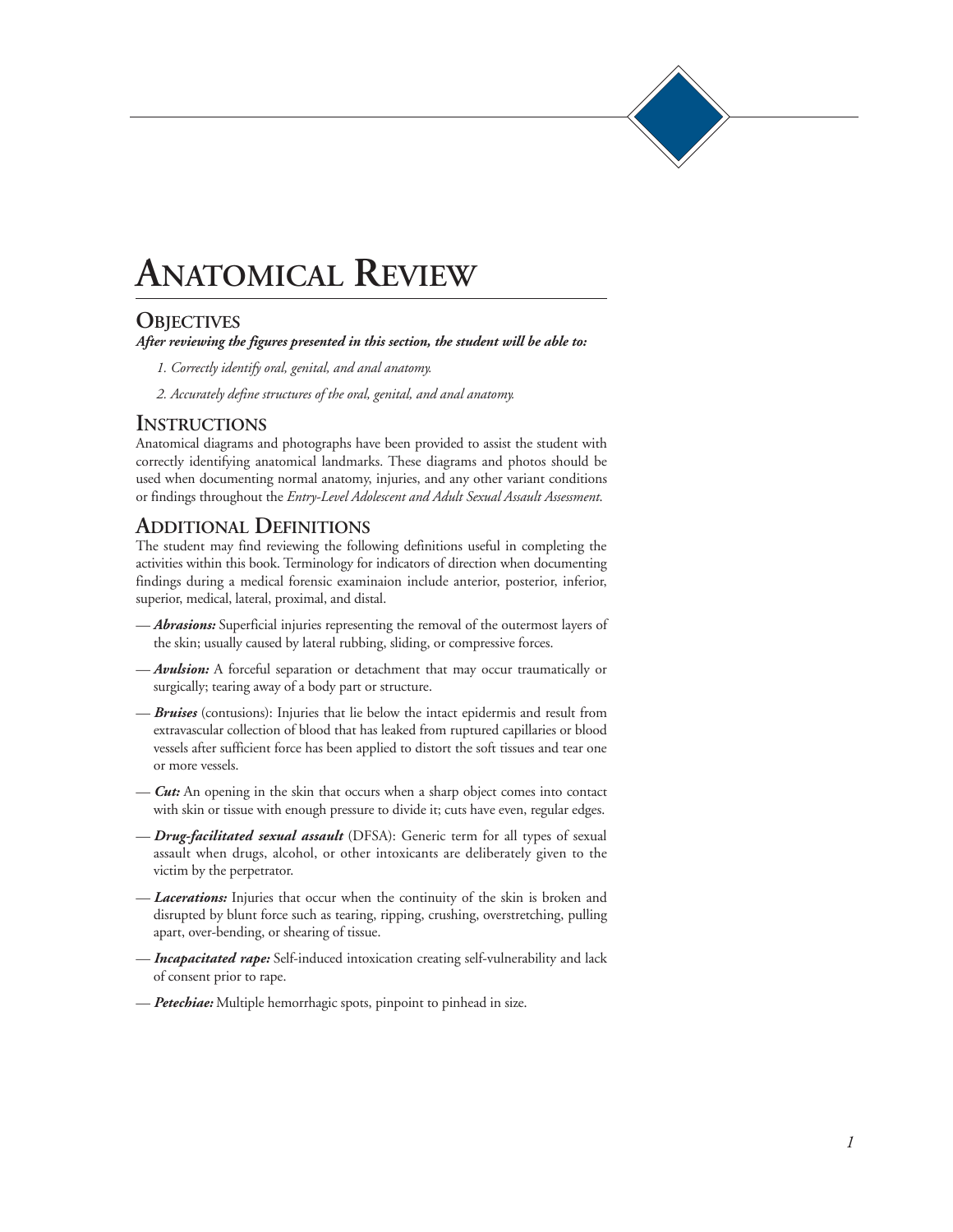# **ORAL CAVITY**



- **DEFINITIONS** *Frenum* (original term: frenulum): A small fold of mucous membrane that limits the movements of an organ or anatomical structure (eg, lingual frenum, maxillary labial frenum, mandibular labial frenum).
- *Gingiva:* The soft tissue overlying the crowns of unerupted teeth and encircling the necks of those that have erupted. Wisdom teeth are the last set of molars to erupt, usually at age 18 to 25 years.
- *Hard palate:* The anterior part of the palate, covered above by the mucous membrane of the nose and below by the mucoperiosteum of the roof of the mouth.
- *Lips:* The soft external structures that form the boundaries of the mouth, the opening to the oral cavity.
- *Oropharynx:* The area of the pharynx between the soft palate and the upper aspect of the epiglottis; area of the throat in the back of the mouth.
- *Palatoglossal arch:* The anterior of the 2 folds of mucous membrane on either side of the oropharynx, enclosing the palatoglossal muscle.
- *Palatopharyngeal arch:* The posterior of the 2 folds of mucous membrane on either side of the oropharynx, enclosing the palatopharyngeal muscle.



- Soft palate: A movable fold consisting of muscular fibers enclosed in mucous membrane. The soft palate is suspended from the rear of the hard palate and separates the nasal cavity from the oral cavity during swallowing or sucking.
- Teeth: The hardest bone in the body. Deciduous teeth are commonly called baby teeth or primary teeth; the first set usually consists of 20 teeth. For most, there are a total of 32 permanent, or adult, teeth.
- *Tongue:* A mobile mass of muscular tissue that is covered with mucous membrane; occupies much of the cavity of the mouth; forms part of its floor; is the organ of taste; and assists in chewing, swallowing, and speech.
- Tonsil: A small oral mass of lymphoid tissue, especially either of 2 such masses embedded in the lateral walls of the opening between the mouth and the pharynx; it is of uncertain function, but believed to help protect the body from respiratory infections. Also called faucial tonsil or palatine tonsil.
- *Uvula:* A small, soft structure hanging from the free edge of the soft palate in the midline above the root of the tongue. The uvula is composed of muscle, connective tissue, and mucous membrane.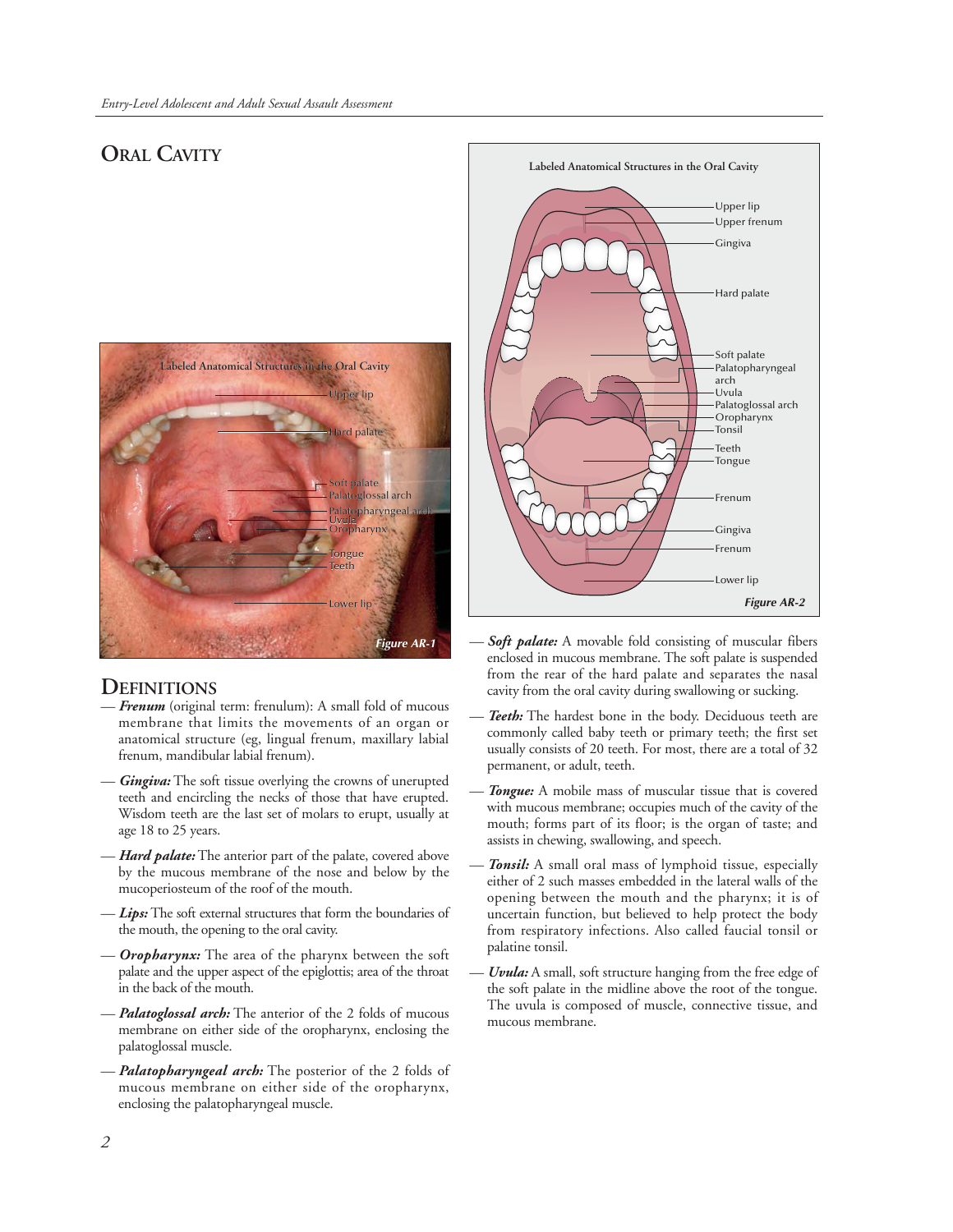

# **SEXUAL ASSAULT: 32-YEAR-OLD MALE PATIENT**

#### **OBJECTIVES**

#### *After completing the exercises presented in this chapter, the student will be able to:*

- *1. Correctly identify the anogenital anatomy of a 32-year-old male patient.*
- *2. Identify and document injuries based on an analysis of case photographs.*
- *3. List at least 3 items of evidence that should be collected.*
- *4. Discuss treatment options based on the patient's history.*

#### **CASE HISTORY**

Jason is a 32-year-old man who works in the entertainment industry. He shuffles into the emergency department and is taken to the triage desk. He tells the triage nurse, "I have a washcloth up my ass" and explains it is to stop the bleeding. When the triage nurse asks what happened, Jason says, "I was assaulted by this guy I met over the Internet." For several months, he and this man had been having conversations over the Internet. They decided to get together in person for the first time this night. Jason says they were drinking rum and cokes at the bar and the man was getting "rather drunk." After a while, they decided to go out to the man's car. While in the backseat of the car, the two men engaged in consensual heavy petting, including performing and receiving fellatio. When Jason refused to let the man anally penetrate him with his fingers, the man became aggressive and "fisted" him. Jason drove to the emergency department unaccompanied to seek care.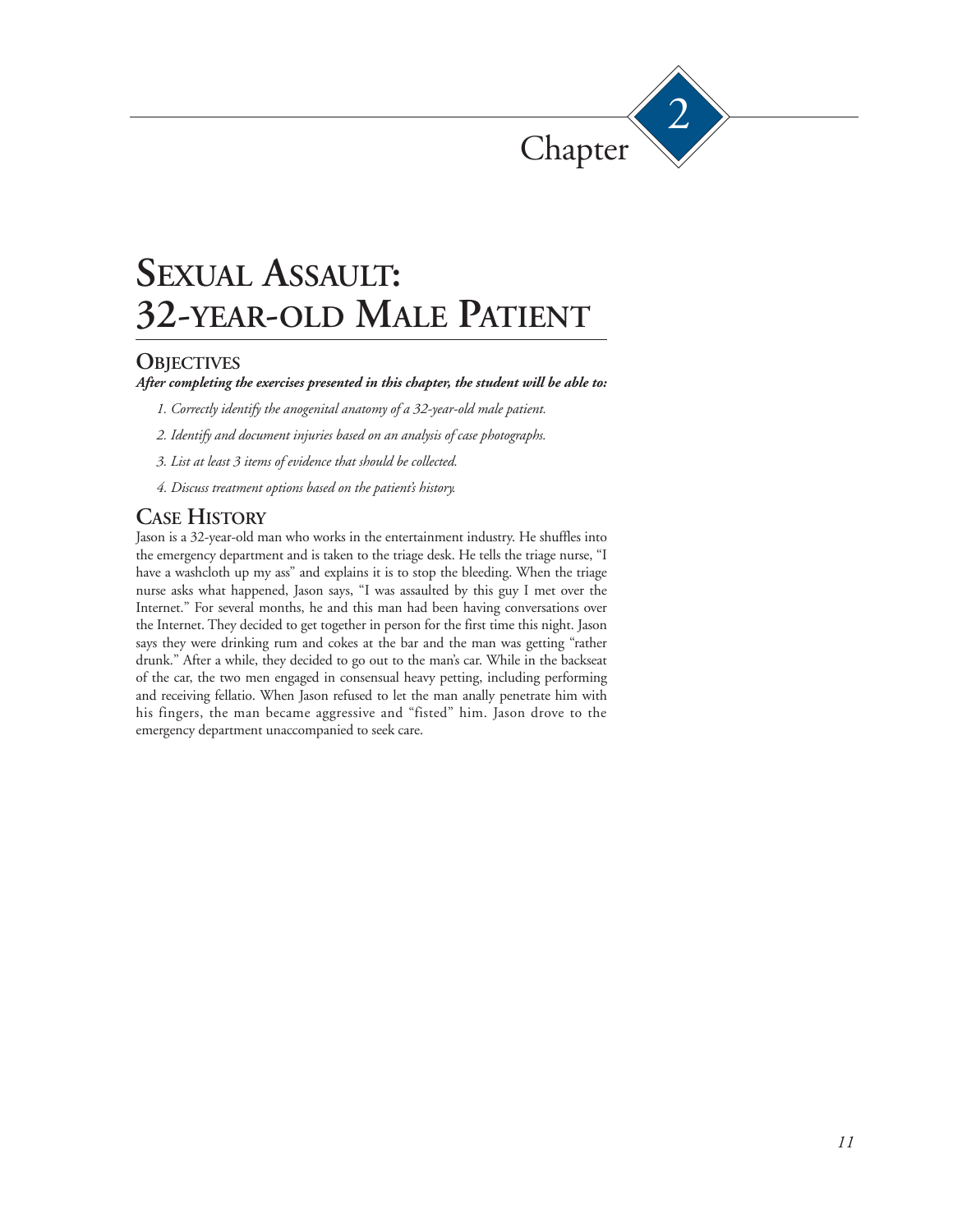# ACTIVITIES 2-1, 2-2, AND 2-3

**ACTIVITY 2-1. INJURY IDENTIFICATION** Refer to Figures 2-3 and 2-4. Identify any injuries in respect to their anatomical location. Give objective descriptions when documenting findings.

**ACTIVITY 2-2. EVIDENCE COLLECTION** 

Using the history and photographs provided, list the evidence you will collect from the patient. Please list the evidence in the order it will be collected.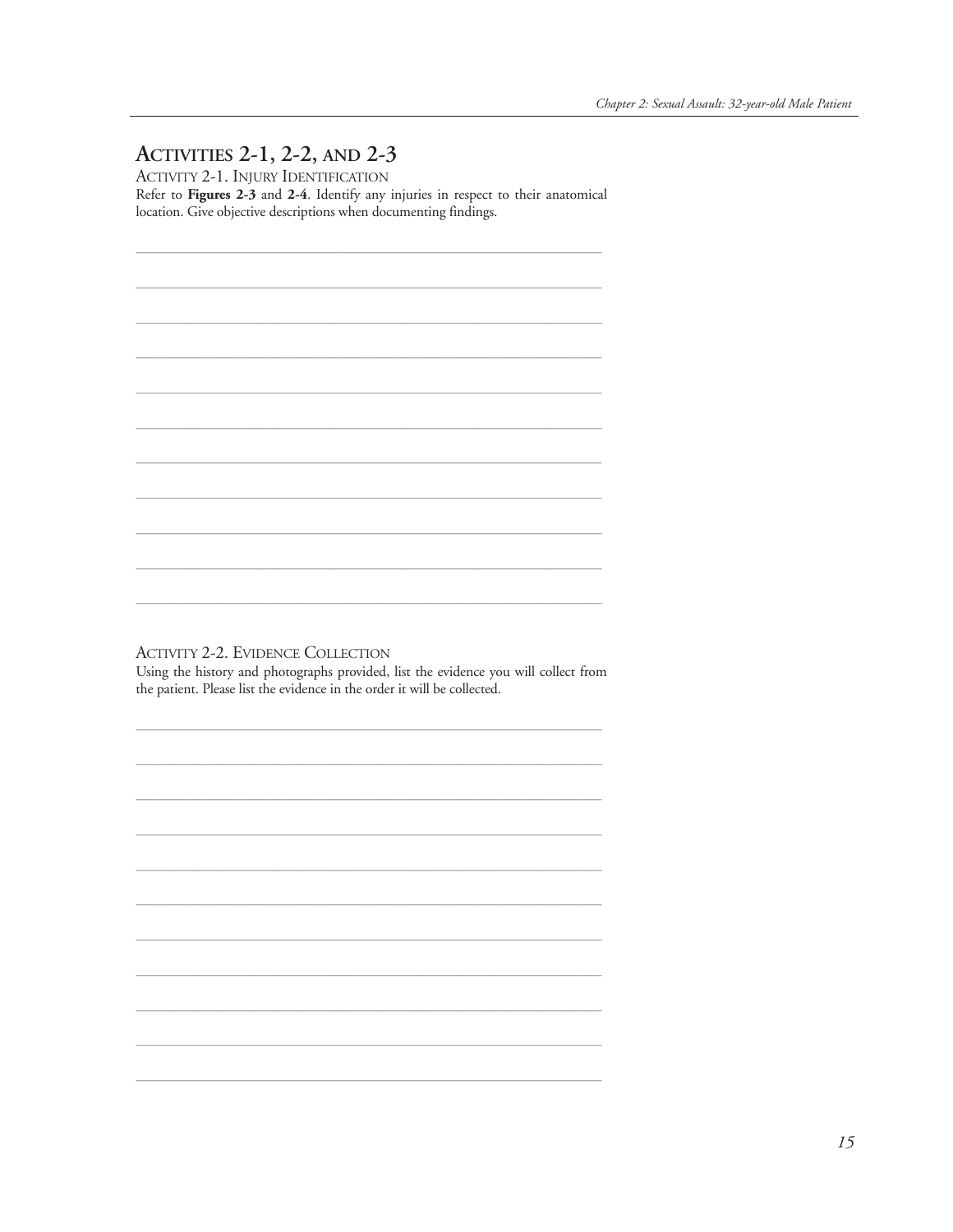#### ACTIVITY 2-3. TREATMENT

Describe the treatment you will offer the patient based on his history and your findings.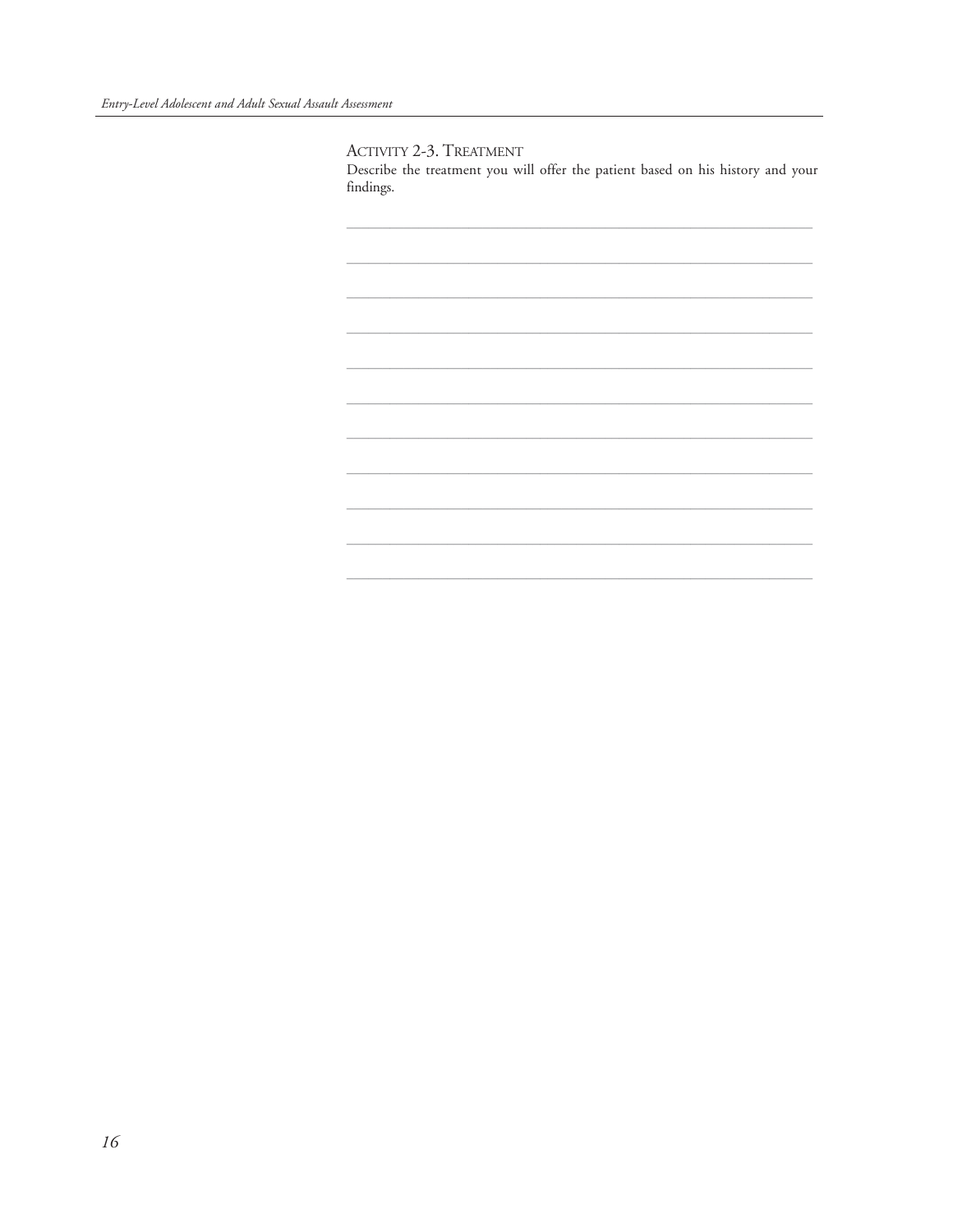

# **INCAPACITATED SEXUAL ASSAULT: 24-YEAR-OLD FEMALE PATIENT**

#### **OBJECTIVES**

*After completing the exercises presented in this chapter, the student will be able to:*

- *1. Correctly identify the anogenital anatomy of a 24-year-old female patient.*
- *2. Identify and document injuries based on an analysis of case photographs.*
- *3. List at least 3 items of evidence that should be collected.*
- *4. Discuss treatment options based on the patient's history.*

# **CASE HISTORY**

Rebecca is a 24-year-old woman who works as an interior designer for a large company. She has never been pregnant, and her last sexual activity was almost two months ago. When asked about alcohol intake, Rebecca says, "I like to party just like any other girl my age. I drink a lot, but only when I go out with my friends." Rebecca says she was with her coworkers last night and remembers accepting a drink from her boss. She cannot recall anything that happened between the time she accepted the drink and waking up early this morning sitting up on her boss's couch. Her boss told her she got drunk at the party and he took her to his apartment where she "would be safe to sleep it off." Rebecca told her boss, "I feel like something happened down there," and he assured her nothing happened. She then accepted his offer to take her home. Rebecca says, "My mother was frantic when I got home because I never stay out all night. I told her I thought something happened, and she said I should come here to see if he raped me."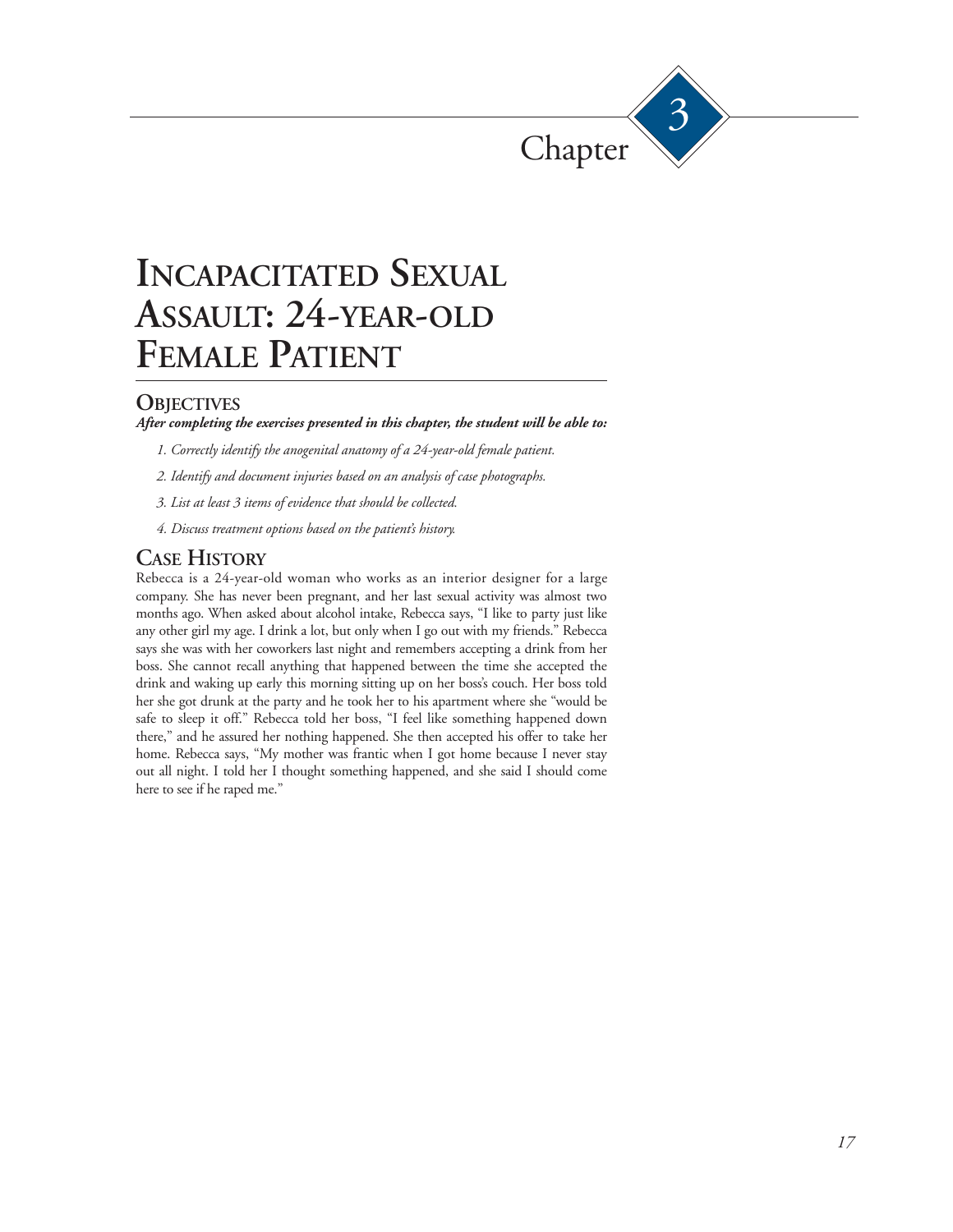#### **ACTIVITY 3-4. EVIDENCE COLLECTION**

Using the history and photographs provided, list the evidence you will collect from the patient. Please list the evidence in the order it will be collected.

**ACTIVITY 3-5. TREATMENT** 

Describe the treatment you will offer the patient based on her history and your findings.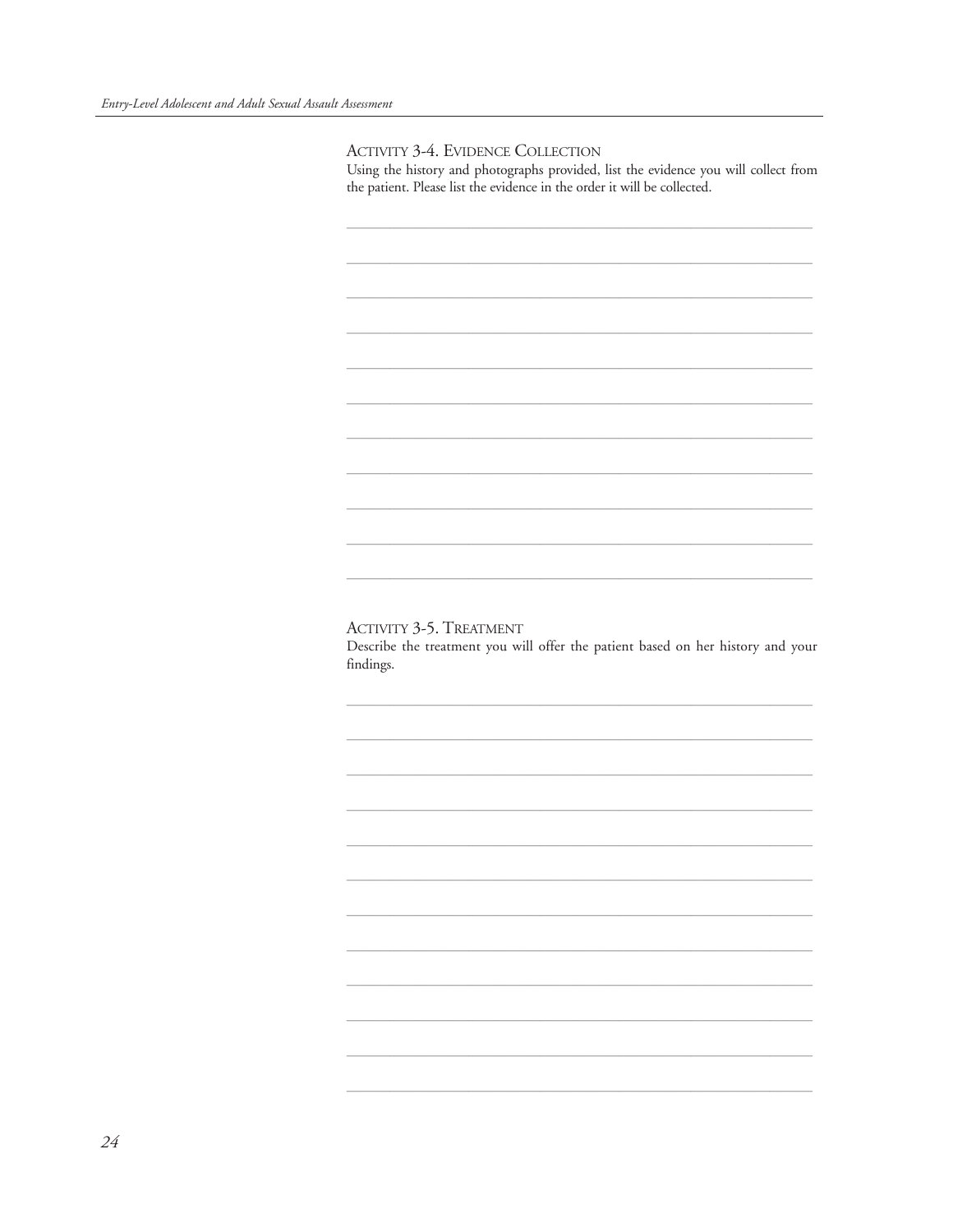

# **SEXUAL ASSAULT: 21-YEAR-OLD FEMALE COLLEGE STUDENT**

#### **OBJECTIVES**

*After completing the exercises presented in this chapter, the student will be able to:*

- *1. Correctly identify the anogenital and oral anatomy of a 21-year-old female patient.*
- *2. Identify and document injuries based on an analysis of case photographs.*
- *3. List at least 3 items of evidence that should be collected.*
- *4. Discuss treatment options based on the patient's history.*

#### **CASE HISTORY**

Jenny is a 21-year-old college student who lives off campus. Her apartment air conditioner does not work, and the temperatures have been hovering around 100 degrees during the day. To stay cool at night, Jenny has been opening her window, turning on the fan, and falling asleep. This morning around 3:00AM she woke up and saw a man crawling on the floor of her bedroom. When the man saw she had awakened, he stood and put a gun to her head and told her not to scream. He told her to turn over onto her stomach and proceeded to penetrate her vaginally with his penis. After multiple thrusts he withdrew his penis, rolled her over onto her back, and yelled, "Open your mouth bitch." Jenny tells the forensic nurse she was scared and then says, "I did what he told me to do, and I opened my mouth. Then he shoved it [penis] in my mouth and told me to do it right. When he came, he put the gun to my head and said, 'Swallow it bitch.'" The man then told her not to move, and he quietly left her apartment. Jenny grabbed her phone and ran to the bathroom but was unable to make it to the toilet and vomited on the floor. She then called 911. The police arrived and brought Jenny to the emergency department for a medical forensic evaluation by the forensic nurse.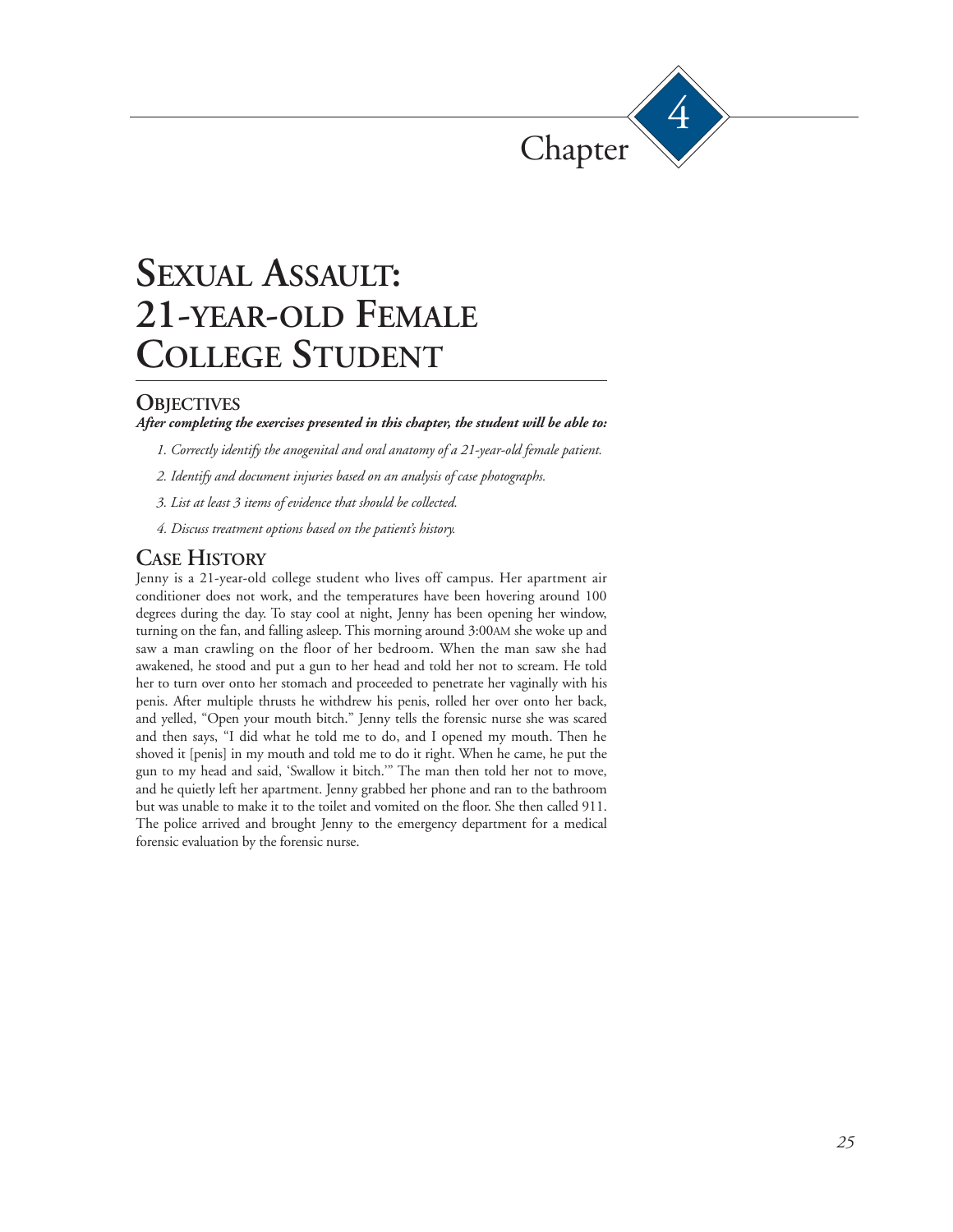- 6. Anogenital specimens:
	- Collect specimens from penis, corona, frenulum, and base of penis.
	- Collect specimens from scrotal area adjacent to penis.
	- Collect specimens from perianal skin, anus, and rectum; if anal dilation occurs, swab rectum if possible, taking care to avoid blood fluids to prevent dilution of the sample.
	- NOTE: If practice includes use of anoscope, collect specimens from tissue distal to the tip of anoscope; type of lubrication used should be documented in the medical forensic record.
- 7. Collect blood and toxicology screens per community standard or agency protocol. If history includes concern for drug-facilitated sexual assault, collect blood and urine as soon as possible.
- 8. DNA standard: Method and time of collection will vary based on community standards and agency protocols.
	- If practice is to collect buccal specimens for DNA standard, this may be completed following oral assessment or at the end of the exam if history does not warrant assessment of the oral cavity.
	- If practice is to collect blood specimens for DNA standard (eg, blood standard card, tube of blood), this may be completed when other lab specimens are collected; if other lab specimens are not collected during the exam, this may be completed at end of the exam.

ACTIVITY 2-3. TREATMENT

- Recommend patient see emergency department provider (eg, MD, NP, PA) for evaluation of actively bleeding ano-rectal laceration.
- Recommend and/or provide medications based on Centers for Disease Control (CDC) guidelines or local/community protocol and provide related patient education.
- Offer STI screenings including HIV screening, referral, and post-exposure prophylaxis (PEP) per CDC guidelines or local/community protocols and provide related patient education.
- Refer for counseling services via rape crisis center, advocacy program, or other local service provider or counseling center.
- Refer to Victim Witness program for assistance with medical expenses not related to the medical forensic examination.
- Provide discharge instructions for care of injury and recommended follow-up and anticipatory guidance based on patient history, verbal/nonverbal communication during examination, and patient questions.

## **CHAPTER 3: INCAPACITATED SEXUAL ASSAULT: 24-YEAR-OLD FEMALE PATIENT**

ANATOMICAL SKILLS 3-1

- A. Urethral meatus
- B. Vaginal introitus
- C. Hymen
- D. Fossa navicularis
- E. Vaginal vestibule

#### ANATOMICAL SKILLS 3-2

- A. Anterior cervix
- B. Cervical os
- C. Left vaginal wall rugae
- D. Posterior cervix
- E. Posterior vaginal fornix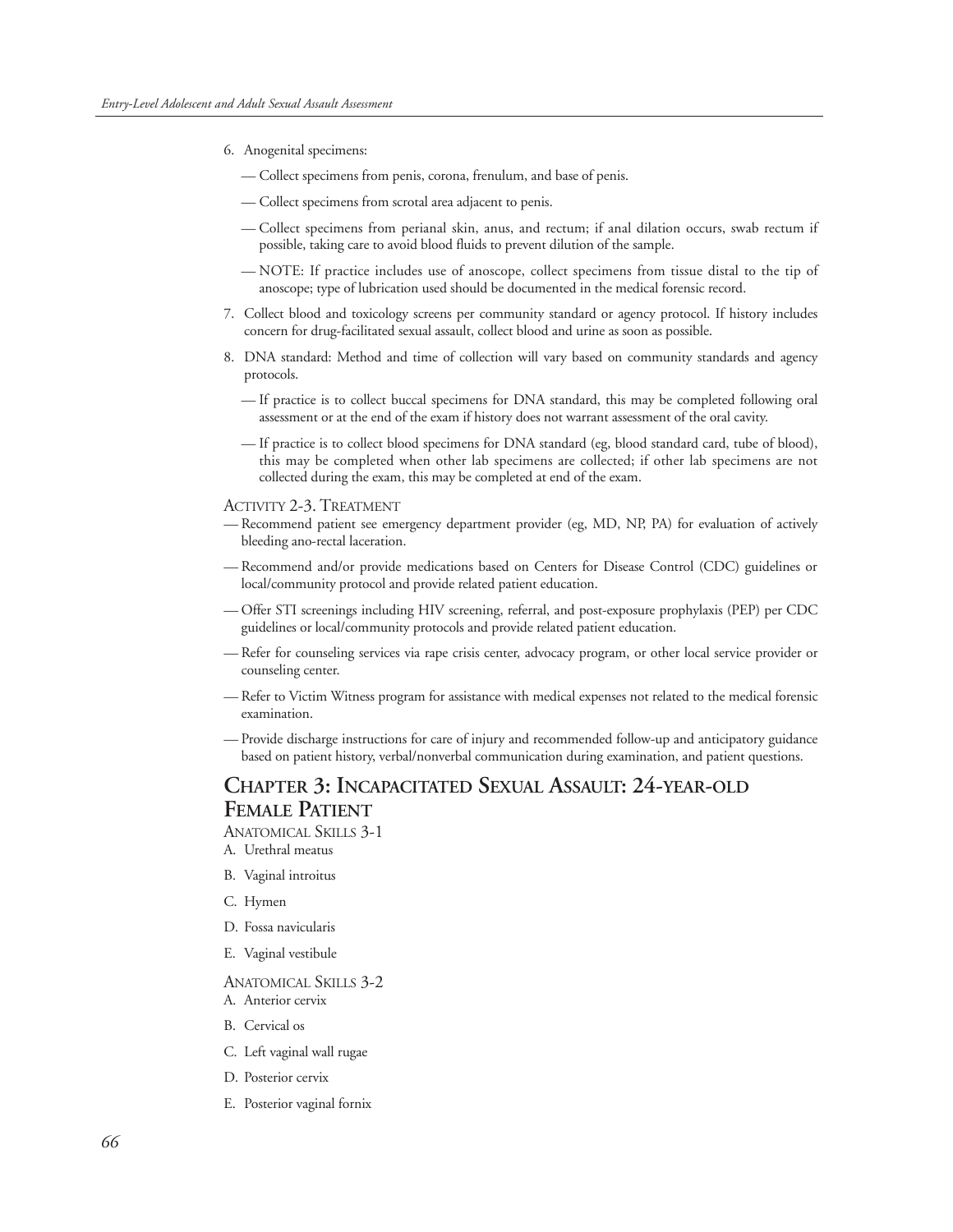#### ANATOMICAL SKILLS 3-3

- A. Perineum
- B. Anus
- C. Perianal skin folds
- D. Perianal venous engorgement

#### ACTIVITY 3-1. INJURY IDENTIFICATION

- Vaginal vestibule: Generalized vestibular redness (**Figure 3-4**)
- Fossa navicularis: Abrasion from 4 to 7 o'clock with positive dye uptake (**Figure 3-4**)
- Posterior fourchette: Laceration extending onto fossa navicularis at 6 o'clock with positive dye uptake (**Figure 3-4**)

#### ACTIVITY 3-2. INJURY IDENTIFICATION

— No visible injury (**Figure 3-5**)

#### ACTIVITY 3-3. INJURY IDENTIFICATION

— Perianal tissue/anus: Perianal swelling from 4 to 7 o'clock extending onto anal verge; multiple lacerations from 5 to 7 o'clock and 11 to 12 o'clock; strands of mucoid-like substance bridging across anal opening (**Figure 3-6**).

#### ACTIVITY 3-4. EVIDENCE COLLECTION

- 1. Photodocumentation: In many communities, photodocumentation will also be used as evidence in the investigative and judicial processes. Photodocumentation should occur throughout the medical forensic examination/evaluation and may include the following:
	- Patient upon initial presentation
	- Anterior and posterior hands
	- Foreign debris or substances on patient or clothing
	- Injuries
- 2. Clothing: Collect clothing; if applicable, collect second pair of underwear worn.
	- If clothing changed prior to arrival and law enforcement is involved, notify law enforcement that original items of clothing are not with patient.
- 3. Alternate Light Source: If community standard, examine patient with Wood's Lamp/ALS.
	- NOTE: Collect specimens from all areas based on history regardless if negative or positive fluorescence PLUS any areas of positive fluorescence.
- 4. Oral specimens: When history includes oral assault or is unknown for oral assault, consider collecting oral specimens as soon as possible and allowing patient to complete oral hygiene.
	- Collect specimens from lips, around mouth, and corners of mouth.
	- Collect specimens from oral cavity.
	- NOTE: These are NOT buccal swabs for DNA standard. Specimens collected for evidence and buccal swabs for DNA standard are collected from different anatomical locations. Additionally, there should be an oral hygiene protocol between collection of specimens for evidence and collection of buccal swabs for DNA standard. Document oral hygiene in medical forensic record.
- 5. Collect specimens from both sides of neck.
- 6. Collect specimens from both breasts.
- 7. Anogenital specimens:
	- NOTE: Order of specimen collection varies depending on community standards and agency protocols.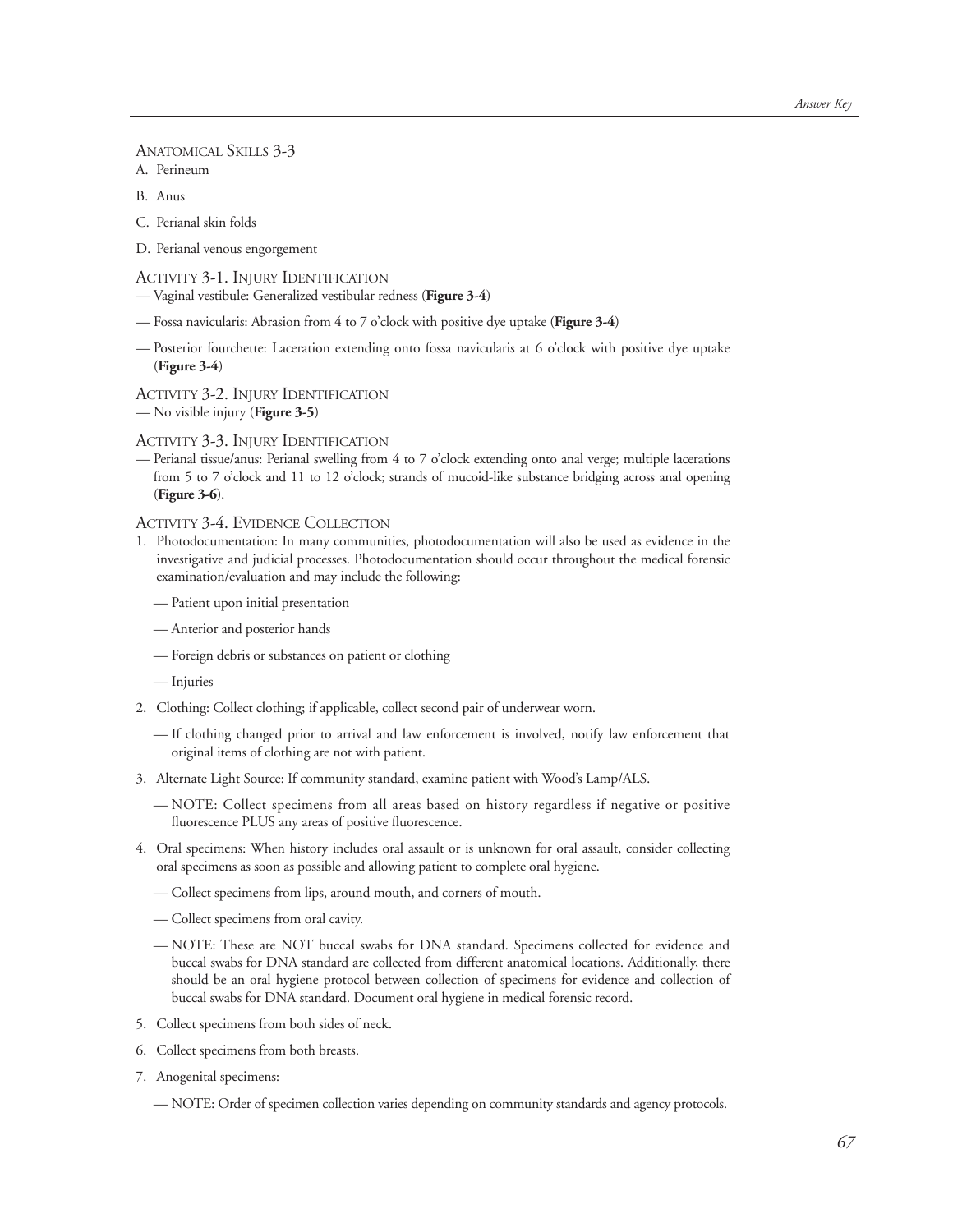- Collect vulvar specimens.
- If practice includes use of Toluidine Blue Dye, apply and assess for injury.
- Insert speculum and collect specimens from vaginal vault and cervical os.
	- NOTE: If used, document use of lubrication on medical forensic record.
- Collect specimens from perianal skin, anus, and rectum.
	- NOTE: If practice includes use of anoscope, collect specimens from tissue distal to the tip of anoscope; type of lubrication used should be documented in the medical forensic record.
- If drainage observed from any genital orifice, collect specimen of drainage.
- 8. Collect blood and toxicology screens per community standard or agency protocol. If history includes concern for drug-facilitated sexual assault, collect blood and urine as soon as possible.
- 9. DNA standard: Method and time of collection will vary based on community standards and agency protocols.
	- If practice is to collect buccal specimens for DNA standard, this may be completed following oral assessment or at the end of the exam if history does not warrant assessment of the oral cavity.
	- If practice is to collect blood specimens for DNA standard (eg, blood standard card, tube of blood), this may be completed when other lab specimens are collected; if other lab specimens are not collected during the exam, this may be completed at end of the exam.
- 10. If patient must urinate prior to exam, give 4x4 gauze pad to wipe vulva prior to urination and another 4x4 gauze pad to wipe vulva following urination. Collect both 4x4 gauze pads and add these items to the evidence kit.
- ACTIVITY 3-5 TREATMENT
- If applicable or desired by patient, offer pregnancy testing and Emergency Hormonal Contraception and provide related patient education.
- Recommend and/or provide medications based on Centers for Disease Control (CDC) guidelines or local/community protocol and provide related patient education.
- Offer STI screenings including HIV screening, referral, and post-exposure prophylaxis (PEP) per CDC guidelines or local/community protocols and provide related patient education.
- Refer for counseling services via rape crisis center, advocacy program, or other local service provider or counseling center.
- Refer to Victim Witness program for assistance with medical expenses not related to the medical forensic examination.
- Provide discharge instructions for care of injury, including a reminder of the presence of Toluidine Blue Dye, and provide anticipatory guidance based on patient history, verbal/nonverbal communication during examination, and patient questions.

### **CHAPTER 4: SEXUAL ASSAULT: 21-YEAR-OLD FEMALE COLLEGE STUDENT**

- ANATOMICAL SKILLS 4-1
- A. Clitoral hood
- B. Right and left labia minora
- C. Hymen
- D. Fossa navicularis
- E. Posterior fourchette